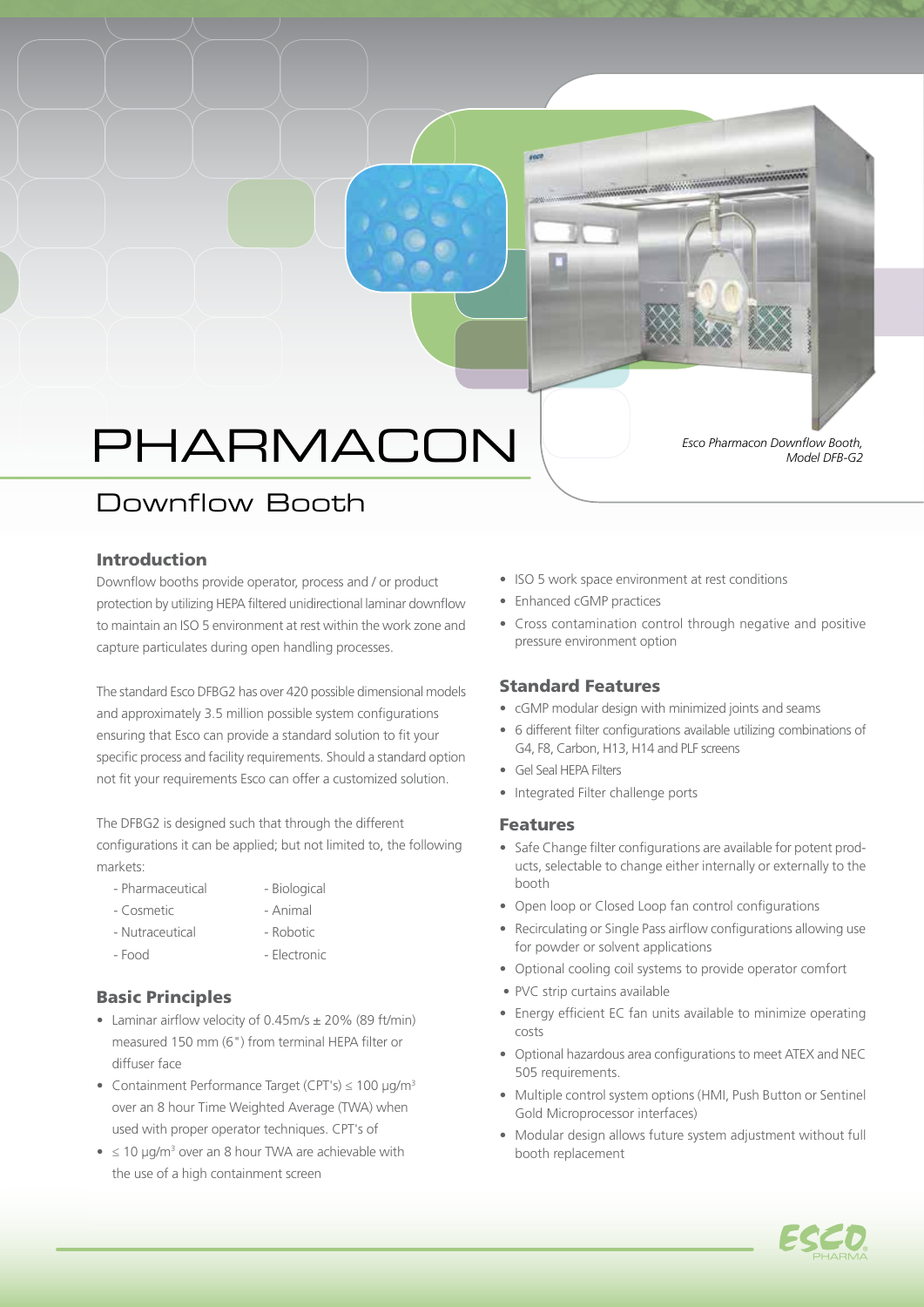| Model   Series |  |  |  |  | Explosive   Inside   Outside   Inside   Back Stack   Filter   Fan/Filter   Recirculating or   LOP   Bleed   Powder Coated   Stainless Steel   PVC   Supply   MCP   Control   Cooling   Other<br>Rating   Height   Width   Depth   Depth   Group   Access   Single Pass Airflow   Location   Position   Components   Components   Group   Voltage   Location   Type   Type   Options |  |  |  |  |  |
|----------------|--|--|--|--|-------------------------------------------------------------------------------------------------------------------------------------------------------------------------------------------------------------------------------------------------------------------------------------------------------------------------------------------------------------------------------------|--|--|--|--|--|
| DFBG2          |  |  |  |  |                                                                                                                                                                                                                                                                                                                                                                                     |  |  |  |  |  |

Note: Refer to the configuration table below for parameter selection options and input them into the cells above. For example: DFBG2-SC-SA-21-24-20-B-A-R-F-PQ-RS-NILL-D-RM-3-CC-02-03-05 would be a safe change, safe area booth that has an internal height of 2.1m, an external width of 2.4m and an internal depth of 2.0m and so on. For any option that you may not desire (PVC curtains, cooling options or other options) insert NILL into the cell.

|                            |                                                                           | 0.3 m Back Stock                                                                          | 0.6 m Back Stock                                                                          | 1.0 m Back Stock                                                                         |  |
|----------------------------|---------------------------------------------------------------------------|-------------------------------------------------------------------------------------------|-------------------------------------------------------------------------------------------|------------------------------------------------------------------------------------------|--|
|                            | Option SC: Safe Change                                                    |                                                                                           |                                                                                           | $\checkmark$                                                                             |  |
| <b>Series</b>              | Option SCNB: Safe Change No-Bag                                           |                                                                                           |                                                                                           | $\checkmark$                                                                             |  |
|                            | Option ST: Standard                                                       | $\checkmark$                                                                              | $\checkmark$                                                                              |                                                                                          |  |
|                            | Option SA : Safe Area                                                     |                                                                                           | $\checkmark$                                                                              | $\checkmark$                                                                             |  |
| <b>Explosive Rating</b>    | Option ED: Explosive Dust                                                 |                                                                                           | $\checkmark$                                                                              | $\checkmark$                                                                             |  |
|                            | Option EG: Explosive Gas                                                  |                                                                                           | $\checkmark$                                                                              | $\checkmark$                                                                             |  |
|                            | Internal Height Options (m)                                               | 2.1.2.5                                                                                   | 2.1, 2.5                                                                                  | 2.1.2.5                                                                                  |  |
| <b>Dimensional Option</b>  | External Width Options (m)                                                | 1.6, 1.8, 2.0, 2.4, 2.6, 2.8, 3.0, 3.2,<br>3.4, 3.6, 3.8, 4.0, 4.2, 4.4, 4.6,<br>4.8, 5.0 | 1.6, 1.8, 2.0, 2.4, 2.6, 2.8, 3.0, 3.2,<br>3.4, 3.6, 3.8, 4.0, 4.2, 4.4, 4.6,<br>4.8, 5.0 | 1.6, 1.8, 2.0, 2.4, 2.6, 2.8, 3.0,<br>3.2, 3.4, 3.6, 3.8, 4.0, 4.2, 4.4, 4.6,<br>4.8,5.0 |  |
|                            | Internal Depth Options (m)                                                | 0.8, 1.2, 1.6                                                                             | 0.8, 1.2, 1.6, 2.0, 2.4                                                                   | 0.8, 1.2, 1.6, 2.0, 2.4, 2.8                                                             |  |
|                            | Option A - G4, F8, H13, H14, PLF                                          |                                                                                           |                                                                                           | $\checkmark$                                                                             |  |
|                            | Option B - G4, F8, H13, H14                                               |                                                                                           |                                                                                           | $\checkmark$                                                                             |  |
| <b>Filter Arrangement</b>  | Option C - G4, F8, H13, PLF                                               |                                                                                           |                                                                                           | $\checkmark$                                                                             |  |
| <b>Options</b>             | Option D - G4, F8, H14                                                    |                                                                                           | $\checkmark$                                                                              | $\checkmark$                                                                             |  |
|                            | Option E - Carbon, H14                                                    | $\checkmark$                                                                              |                                                                                           | $\checkmark$                                                                             |  |
|                            | Option F - Front                                                          | $\checkmark$                                                                              |                                                                                           | $\checkmark$                                                                             |  |
| Fan / Filter Access        | Option A - Internal to Booth                                              | $\checkmark$                                                                              | $\checkmark$                                                                              | $\checkmark$                                                                             |  |
|                            | Option B - External Area                                                  |                                                                                           |                                                                                           | $\checkmark$                                                                             |  |
| <b>Airflow Arrangement</b> | Option R - Recirculating                                                  | $\checkmark$                                                                              | $\checkmark$                                                                              | $\checkmark$                                                                             |  |
|                            | Option S - Single Pass                                                    |                                                                                           |                                                                                           | $\checkmark$                                                                             |  |
| <b>Bleed Position</b>      | Option T - Top                                                            |                                                                                           |                                                                                           | $\checkmark$                                                                             |  |
|                            | Option F - Front                                                          | $\checkmark$                                                                              | $\checkmark$                                                                              | $\checkmark$                                                                             |  |
|                            | Option P: Ceiling Plenum                                                  | A: 316SS, B: 304 SS, C: White P.C. EG Steel                                               | A: 316SS, B: 304 SS, C: White P.C. EG Steel                                               | A: 316SS, B: 304 SS, C: White P.C. EG Steel                                              |  |
|                            | Option Q: Side Panels, Rear Wall                                          | A: 316SS, B: 304 SS, C: White P.C. EG Steel                                               | A: 316SS, B: 304 SS, C: White P.C. EG Steel                                               | A: 316SS, B: 304 SS, C: White P.C. EG Steel                                              |  |
| M.O.C. Options             | Option R: Filter Housings, Fan Boxes,<br>Spacer (if present) & Transition | A: 316SS, B: 304 SS, C: White P.C. EG Steel                                               | A: 316SS, B: 304 SS, C: White P.C. EG Steel                                               | A: 316SS, B: 304 SS, C: White P.C. EG Steel                                              |  |
|                            | Option S: Plinth                                                          | A: 316SS, B: 304 SS, C: White P.C. EG Steel                                               | A: 316SS, B: 304 SS, C: White P.C. EG Steel                                               | A: 316SS, B: 304 SS, C: White P.C. EG Steel                                              |  |
|                            | Option T: Exhaust Grills                                                  | A: 316SS, B: 304 SS, C: White P.C. EG Steel                                               | A: 316SS, B: 304 SS, C: White P.C. EG Steel                                               | A: 316SS, B: 304 SS, C: White P.C. EG Steel                                              |  |
|                            | Option U: Exterior Side Panels                                            | A: 316SS, B: 304 SS, C: White P.C. EG Steel                                               | A: 316SS, B: 304 SS, C: White P.C. EG Steel                                               | A: 316SS, B: 304 SS, C: White P.C. EG Steel                                              |  |
|                            | Option T - Top                                                            |                                                                                           |                                                                                           | $\checkmark$                                                                             |  |
| <b>PVC Curtains</b>        | Option F - Front                                                          | $\checkmark$                                                                              | $\checkmark$                                                                              | $\checkmark$                                                                             |  |

Notes:

\* Explosive Rating requires full definition at the time of enquiry





|                       |                              | 0.3 m Back Stack | 0.6 m Back Stack | l 1.0 m Back Stack |
|-----------------------|------------------------------|------------------|------------------|--------------------|
|                       | Option A: 230 V, 50 Hz, 1 Ph |                  |                  |                    |
|                       | Option B: 400 V, 50 Hz, 3 Ph |                  |                  |                    |
| <b>Voltage Supply</b> | Option C: 208 V, 60 Hz, 3Ph  |                  |                  |                    |
|                       | Option D: 480 V, 60 Hz, 3 Ph |                  |                  |                    |
|                       | Option E: 120 V, 60 Hz, 1 Ph |                  |                  |                    |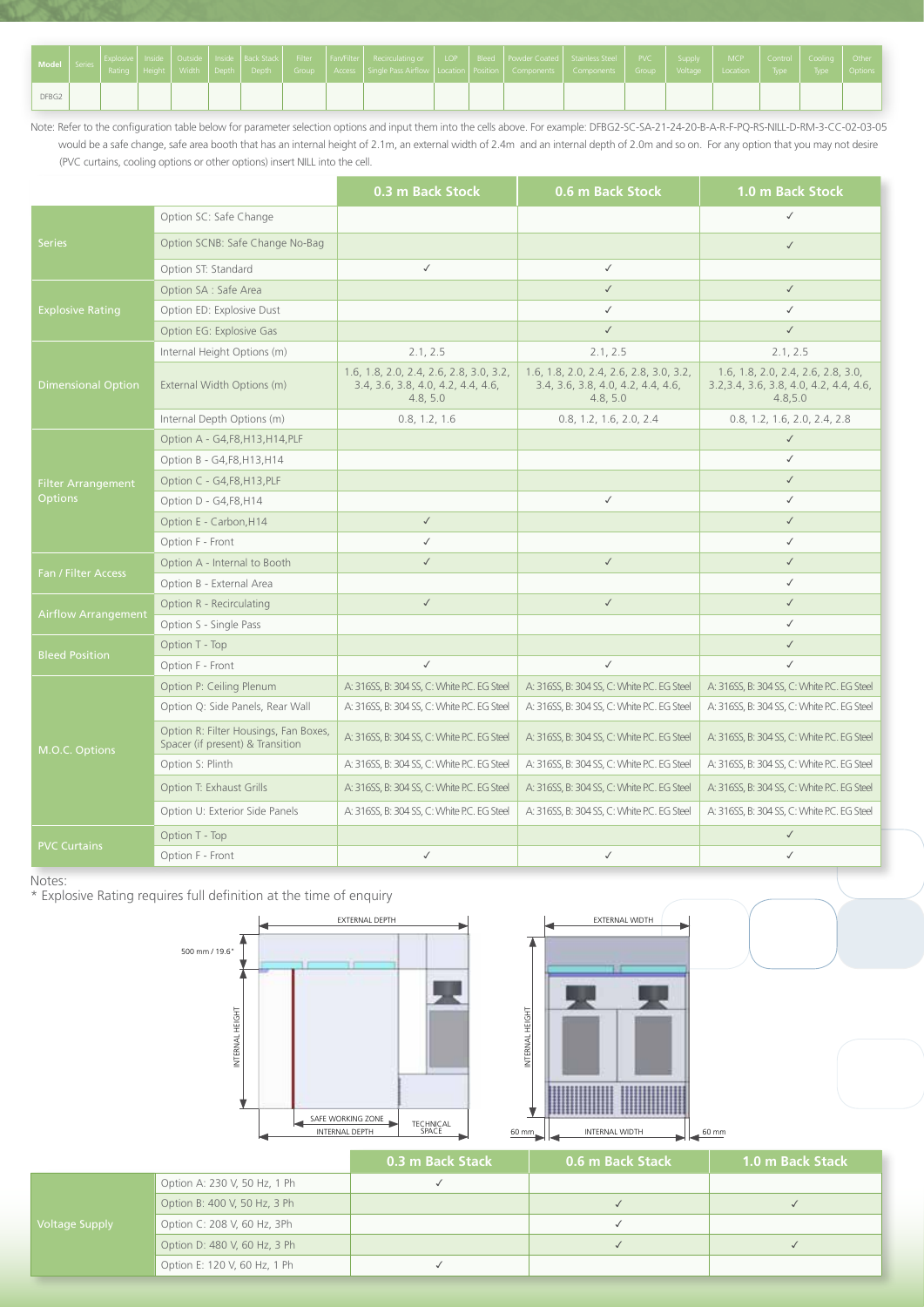|                     | OR: Onboard Right Access                                               |              |  |
|---------------------|------------------------------------------------------------------------|--------------|--|
| <b>MCP Location</b> | OL: Onboard Left Access                                                | $\checkmark$ |  |
|                     | OF: Onboard Front Access                                               |              |  |
|                     | RM: Remote Mounted                                                     | $\checkmark$ |  |
|                     | Option 1: PLC/PB's/PDI/PDT -<br>Allen Bradley Components - Closed Loop |              |  |
|                     | Option 2: PLC/PB's/PDI/PDT -<br>Siemens Components - Closed Loop       |              |  |
| <b>Control Type</b> | Option 3: PLC/HMI/PDT -<br>Allen Bradley Components - Closed Loop      |              |  |
|                     | Option 4: PLC/HMI/PDT -<br>Siemens Components - Closed Loop            |              |  |
|                     | Option 5:<br>Sentinel Gold/PDI/PDT- Open Loop                          |              |  |
|                     | Option CC: Chilled Water                                               |              |  |
| <b>Cooling Type</b> | Option DX: Direct Expansion                                            |              |  |
|                     | Option GL: Glycol                                                      |              |  |

|                 | Many standard offerings to fit our client's needs result in reduced project<br>start-up and fabrication times resulting in quicker equipment deliveries | Clean Air                |
|-----------------|---------------------------------------------------------------------------------------------------------------------------------------------------------|--------------------------|
| Mechanical      | Modular design provides the option of increasing / decreasing booth size<br>on-site without purchasing a new piece of equipment                         |                          |
|                 | DFB control system is pre-programmed for all possible options so existing<br>DFBs can be easily adapted to suit changing customer needs                 |                          |
| <b>Controls</b> | Control system offerings (Siemens, AB, Sentinel Controller) provide options<br>for international compliance and true closed loop control                | Contaminated Air         |
| <b>Sales</b>    | Automated DFBG2 sales tool allows for instant quoting and drawing<br>generation to greatly reduce the time between RFQ and quote submittal              | <b>Airflow Schematic</b> |



1. High Containment Screen (1 or 5D)





6. Two Additional Electrical Outlets



11. Sound Insulation



 W x D, Fixed to Booth or Stand Alone

3. Computer Monitor Mounting Screen





7. Pass Through 12. Eternet & RS-232 Pass Through **Connetions** 

13. Bumper Rails



4. Airlock



8. Side Wall Fire Sprinkler Penetration



9. Material Handling 14. Temperature & .H. Local Display



5. UV Light Guards



**OPTIONS**